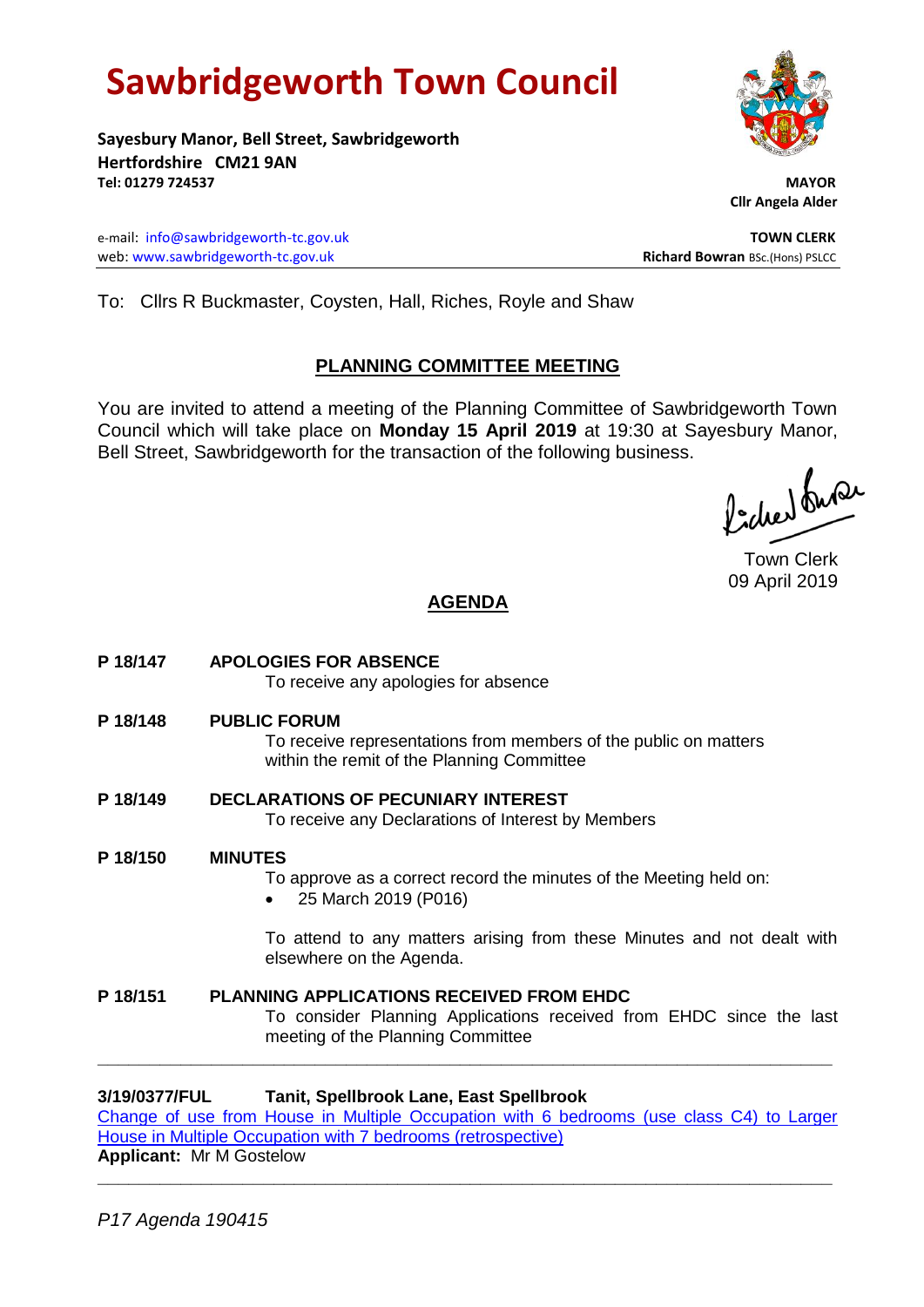#### **3/19/0596/LBC The Stables, 3 Great Hyde Hall, Hatfield Heath Road, CM21 9JA** [Replacement of windows and patio doors](https://publicaccess.eastherts.gov.uk/online-applications/applicationDetails.do?activeTab=documents&keyVal=POKHNVGL00X00) **Applicant:** Mrs Kathleen Webb

**\_\_\_\_\_\_\_\_\_\_\_\_\_\_\_\_\_\_\_\_\_\_\_\_\_\_\_\_\_\_\_\_\_\_\_\_\_\_\_\_\_\_\_\_\_\_\_\_\_\_\_\_\_\_\_\_\_\_\_\_\_\_\_\_\_\_\_\_\_\_\_**

**\_\_\_\_\_\_\_\_\_\_\_\_\_\_\_\_\_\_\_\_\_\_\_\_\_\_\_\_\_\_\_\_\_\_\_\_\_\_\_\_\_\_\_\_\_\_\_\_\_\_\_\_\_\_\_\_\_\_\_\_\_\_\_\_\_\_\_\_\_\_\_**

**3/19/0655/HH 39 Pishiobury Drive, CM21 0AD** [Erection of two storey front extension and addition to rear at first floor](https://publicaccess.eastherts.gov.uk/online-applications/applicationDetails.do?activeTab=documents&keyVal=PP0MANGLINF00) **Applicant:** Mr Khaled Labadedi

**3/19/0673/HH The Farmhouse, Three Mile Pond Farm, Cambridge Rd** [Erection of a new boundary wall to north of site to create a separate pedestrian access to Farm](https://publicaccess.eastherts.gov.uk/online-applications/applicationDetails.do?activeTab=documents&keyVal=PP4BNUGLIOS00)  [and Stable Cottages; and creation of a new vehicular access with new boundary walls and gates](https://publicaccess.eastherts.gov.uk/online-applications/applicationDetails.do?activeTab=documents&keyVal=PP4BNUGLIOS00)  [to the south of the site \(amended application\)](https://publicaccess.eastherts.gov.uk/online-applications/applicationDetails.do?activeTab=documents&keyVal=PP4BNUGLIOS00) **Applicant:** Mr M Brace

**\_\_\_\_\_\_\_\_\_\_\_\_\_\_\_\_\_\_\_\_\_\_\_\_\_\_\_\_\_\_\_\_\_\_\_\_\_\_\_\_\_\_\_\_\_\_\_\_\_\_\_\_\_\_\_\_\_\_\_\_\_\_\_\_\_\_\_\_\_\_\_**

**\_\_\_\_\_\_\_\_\_\_\_\_\_\_\_\_\_\_\_\_\_\_\_\_\_\_\_\_\_\_\_\_\_\_\_\_\_\_\_\_\_\_\_\_\_\_\_\_\_\_\_\_\_\_\_\_\_\_\_\_\_\_\_\_\_\_\_\_\_\_\_**

**\_\_\_\_\_\_\_\_\_\_\_\_\_\_\_\_\_\_\_\_\_\_\_\_\_\_\_\_\_\_\_\_\_\_\_\_\_\_\_\_\_\_\_\_\_\_\_\_\_\_\_\_\_\_\_\_\_\_\_\_\_\_\_\_\_\_\_\_\_\_\_**

**\_\_\_\_\_\_\_\_\_\_\_\_\_\_\_\_\_\_\_\_\_\_\_\_\_\_\_\_\_\_\_\_\_\_\_\_\_\_\_\_\_\_\_\_\_\_\_\_\_\_\_\_\_\_\_\_\_\_\_\_\_\_\_\_\_\_\_\_\_\_\_**

#### **P 18/152 LATE PLANNING APPLICATIONS**

To deal with Planning Applications received from EHDC following the Publication of this Agenda and received before 12 April 2019

#### **P 18/153 PLANNING DECISIONS MADE BY EHDC** To receive Planning Decisions from EHDC

#### **3/18/2769/LBC 30 Bell Street, CM21 9AN**

Single storey rear extension **Applicant:** Mr C Page *STC Comment:* No objection *EHDC Decision:* Granted

#### **3/19/0018/HH 60 Elmwood, CM21 9NW**

Part garage conversion, first floor side extension and construction of roof over front porch. **Applicant:** Mrs Brennan *STC Comment:* No objection *EHDC Decision:* Granted **\_\_\_\_\_\_\_\_\_\_\_\_\_\_\_\_\_\_\_\_\_\_\_\_\_\_\_\_\_\_\_\_\_\_\_\_\_\_\_\_\_\_\_\_\_\_\_\_\_\_\_\_\_\_\_\_\_\_\_\_\_\_\_\_\_\_\_\_\_\_\_**

#### **3/19/0208/HH 102 Cambridge Road, CM21 9BU**

Part two storey, part single storey rear and side extension to include the insertion of a flue **Applicant:** Mr C Hughes *STC Comment:* No objection *EHDC Decision:* Granted **\_\_\_\_\_\_\_\_\_\_\_\_\_\_\_\_\_\_\_\_\_\_\_\_\_\_\_\_\_\_\_\_\_\_\_\_\_\_\_\_\_\_\_\_\_\_\_\_\_\_\_\_\_\_\_\_\_\_\_\_\_\_\_\_\_\_\_\_\_\_\_**